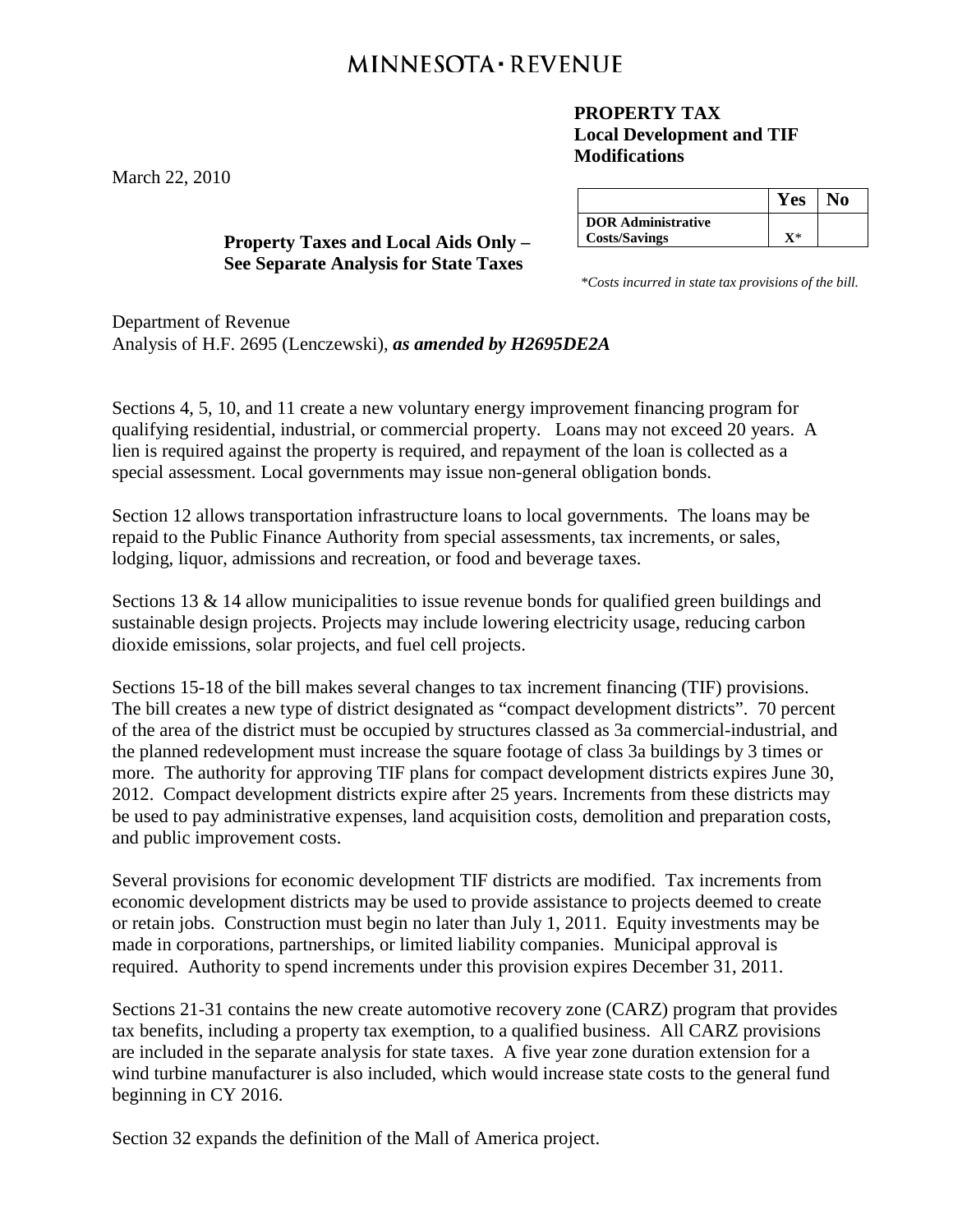Department of Revenue March 22, 2010 Analysis of H.F. 2695 Page 2

Section 33 of the bill authorizes the city of Brooklyn Park to designate an authority for housing replacement projects.

Section 34 of the bill allows the original cities of Crystal, Fridley, Richfield, and Columbia Heights to designate an additional 50 parcels (up to 100 total) to be included in a housing replacement district. The city of Brooklyn Park is added to the list of cities.

Sections 35 - 39 are related to the Mall of America. The bill requires a labor peace agreement prohibiting boycotts related to any hotel projects in the Mall of America project for five years. The minimum sales tax rate of 0.5% is eliminated. Revenue bonds may be issued for any phase of the project.

Section 40 of the bill allows the city of St. Paul to exercise specified special law authority without local approval. The special laws refer to the 1995 housing replacement district law.

Section 41 allows the city of Oakdale to extend the duration of tax increment financing (TIF) district No. 6 Bergen Plaza until December 31, 2024. A development agreement must be in place by July 1, 2011. By November 1, 2011 the city or developer must begin construction of streets, traffic improvements, water, sewer, or related infrastructure that serves one or both identified parcels. Increments received after December 31, 2016 must only be used to pay costs related to the two parcels. Local approval is required.

Section 42 exempts the city of St. Paul's Snelling University tax increment financing (TIF) district from several increment expenditure provisions. The provisions exempted require 75% of TIF tax increments to be spent within the district, and require activity to begin within five years. Also exempted is the requirement that 90% of redevelopment district increments be spent on activities such as acquisition costs, demolition and rehabilitation costs, hazardous substance removal, and public improvements. Construction must begin by July 1, 2011. Effective following local approval.

Section 43 allows the city of North Mankato to expand the area of tax increment financing (TIF) district IDD 1-8. The property to be added is described. The five year rule does not apply. The original tax capacity is increased. Increments may be used for allowable expenditures under the district's plan budget and to pay principal, premium, and interest on \$990,000 of general obligation bonds issued by the city for the TIF district. A development agreement must be in place by July1, 2011. Local approval is required.

Section 44 allows the authority operating tax increment financing (TIF) districts 2-1 and 3-1 in the city of Cohasset to transfer increments from the districts to the city in an amount equal to a previous transfer from the city to the districts. Local approval is required. Effective following final enactment.